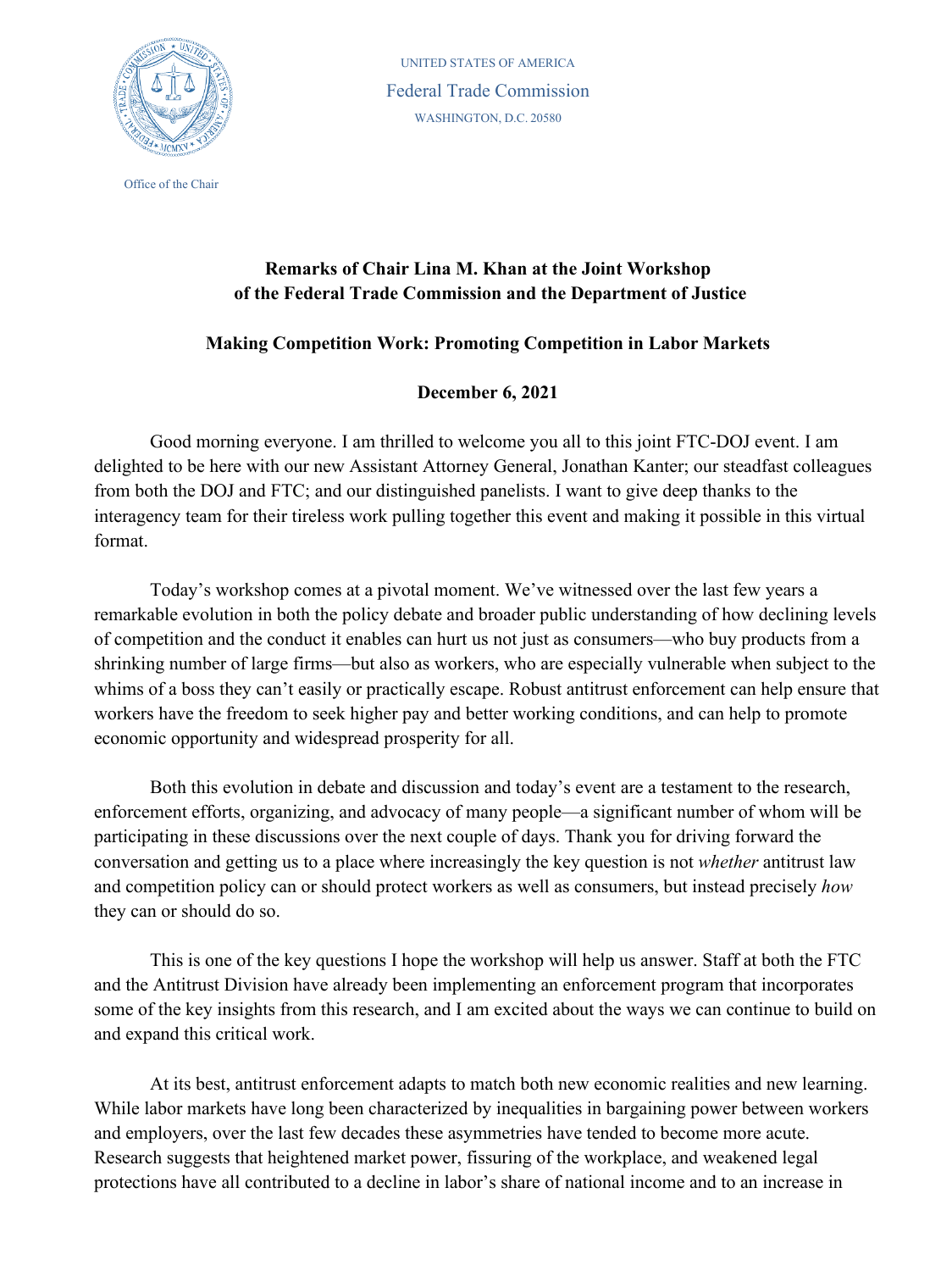work arrangements that are precarious and that deprive workers of what they are owed.<sup>[1](#page-1-0)</sup> These asymmetric relationships can enable firms to impose take-it-or-leave-it contract terms, including, for example, noncompete clauses. Recent lawsuits have also surfaced extensive no-poach agreements among employers, which can further restrict workers and depress wages.<sup>[2](#page-1-1)</sup>

As businesses continue to navigate the global pandemic, workers have been leaving their current jobs in record numbers—often citing low pay and poor working conditions.<sup>[3](#page-1-2)</sup> Meanwhile, a boom in corporate deal-making—the highest in 20 years—could also potentially reshape markets and leave workers with fewer options over the long-term.<sup>[4](#page-1-3)</sup> The expanded role of digital technologies in how work is structured has significantly enhanced opportunities, particularly during the pandemic—but it can also subject workers to increasingly invasive tracking and surveillance. As we focus on ensuring healthy competition, we must ensure our tools are keeping pace with the modern economy.

At the FTC, our congressional mandate is to root out unfair methods of competition and unfair or deceptive practices in the economy, a mission that protects all Americans, including workers. To recalibrate our work to protect workers, the agency is building on its existing efforts in several ways.

First, we are redoubling our commitment to investigating potentially unlawful transactions or anticompetitive conduct that harm workers. In particular, we must scrutinize mergers that may substantially lessen competition in labor markets, recognizing that the Clayton Act's purview applies to product and labor markets alike. Recent scholarship and research—including by many of our panelists has expanded our understanding of the scope of monopsony power in labor markets and the magnitude of its effects, insights that we are keen to incorporate into our work.

We have already included in merger settlements provisions curbing the exercise of non-compete clauses,[5](#page-1-4) and we are reviewing our merger processes and data gathering to determine how to better effectuate labor market analysis as part of our merger investigations. Our work with the Justice

<span id="page-1-0"></span><sup>1</sup> *See e.g.*, David Autor et al., *The Fall of the Labor Share and the Rise of Superstar Firms*, 135 Q. J. Econ 645 (2020); Jose Azar et al., *Labor Market Concentration*, J. HUM. RES. (2020); Gustavo Grullon, *Are US Industries Becoming More Concentrated?*, 23 REV. FIN. 697 (2019); Matthew S. Johnson et al., *The Labor Market Effects of Legal Restrictions on Worker Mobility* 1, 2-5 (2020).<br><sup>2</sup> *See, e.g.*, Press Release, Dept. of Just., DaVita Inc. and Former CEO Indicted in Ongoing Investigation of Labor Market

<span id="page-1-1"></span>Collusion in Health Care Industry (July 15, 2021), https://www.justice.gov/opa/pr/davita-inc-and-former-ceo-indicted-<br>ongoing-investigation-labor-market-collusion-health-care.

<span id="page-1-2"></span><sup>&</sup>lt;sup>3</sup> Ben Casselman, *Workers quitting their jobs hit a record in the U.S. in August*, N.Y. TIMES (Oct. 12, 2021), [https://www.nytimes.com/2021/10/12/business/economy/workers-quitting-august.html;](https://www.nytimes.com/2021/10/12/business/economy/workers-quitting-august.html) Eli [Rosenberg](https://www.washingtonpost.com/people/eli-m-rosenberg/)*, A record number of workers are quitting their jobs, empowered by new leverage*, WAPO (Oct. 12, 2021),

<https://www.washingtonpost.com/business/2021/10/12/jolts-workers-quitting-august-pandemic/> (noting "[t]he phenomenon is being driven in part by workers who are less willing to endure inconvenient hours and poor compensation, who are quitting instead to find better opportunities.").

<span id="page-1-3"></span><sup>4</sup> James Fontanella-Khan, *Global dealmaking set to break records after frenzied summer*, FIN. TIMES (Sept. 5, 2021), [https://www.ft.com/content/4b955a75-55a4-4e13-b785-638b88bbfb0b.](https://www.ft.com/content/4b955a75-55a4-4e13-b785-638b88bbfb0b)<br><sup>5</sup> Press Release, Fed. Trade Comm'n, FTC Imposes Strict Limits on DaVita, Inc.'s Future Mergers Following Proposed

<span id="page-1-4"></span>Acquisition of Utah Dialysis Clinics (Oct. 25, 2021)[, https://www.ftc.gov/news-events/press-releases/2021/10/ftc-imposes](https://www.ftc.gov/news-events/press-releases/2021/10/ftc-imposes-strict-limits-davita-incs-future-mergers-following)[strict-limits-davita-incs-future-mergers-following.](https://www.ftc.gov/news-events/press-releases/2021/10/ftc-imposes-strict-limits-davita-incs-future-mergers-following)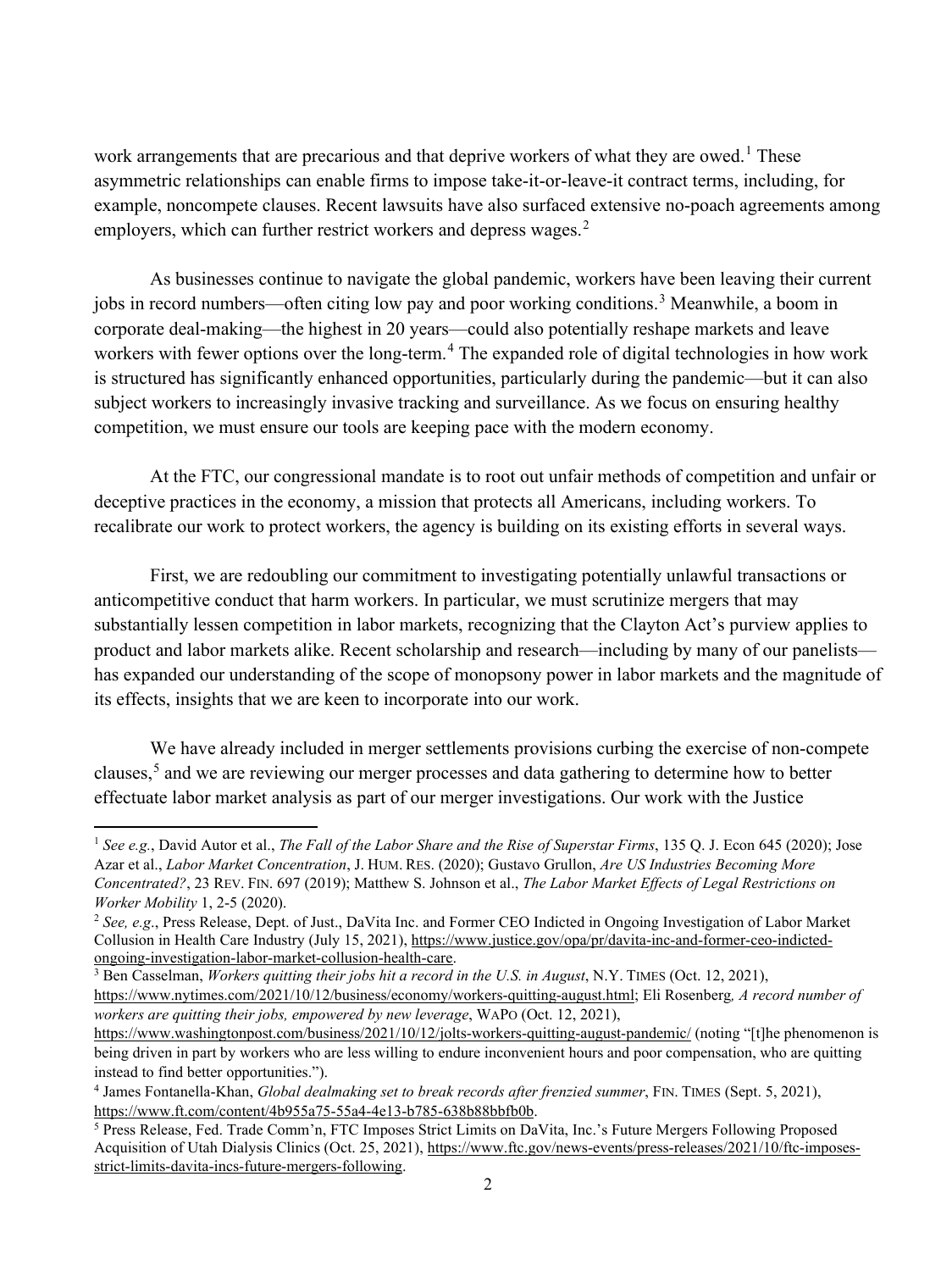Department to review the merger guidelines also offers an opportunity to clarify and update how we assess a merger's potential effects on labor markets.<sup>[6](#page-2-0)</sup> I hope the discussion over the next two days can serve as a contribution to that effort.

Second, the FTC is scrutinizing whether certain terms in employment contracts, particularly in take-it-or-leave-it contexts, may violate the law. At the Commission's open meetings, some workers have shared concerns about noncompete clauses, and the agency recently opened a docket to solicit public comment on the prevalence and effects of contracts that may constitute unfair methods of competition.<sup>[7](#page-2-1)</sup> Later today we will hear panelists discuss new research on the effects of employers' expanded use of certain contractual terms, including noncompete clauses and non-disclosure agreements, and we will also learn about state-level efforts to limit the use of noncompetes.<sup>[8](#page-2-2)</sup> As we consider the evidence, I am committed to considering the Commission's full range of tools, including enforcement and rulemaking.

Third, as part of our efforts to approach our competition and consumer protection work in an integrated manner, we are also scrutinizing unfair or deceptive practices that may harm workers. Experience has shown that some firms may have established their dominance or gained a competitive edge in part through engaging in unfair or deceptive practices. Especially in digital markets where quickly achieving scale and amassing data is paramount, firms may determine that pursuing unfair or deceptive tactics is worth the cost of business, given that even an early lead can result in a long-term advantage. As part of our work to crack down on these types of tactics, we recently put over 1,000 firms on notice for misleading money-making claims, recognizing that workers can be victim to deceptive claims that may entrench a firm's market power.<sup>[9](#page-2-3)</sup> Action by the FTC earlier this year to hold Amazon accountable for misleading its Flex drivers should serve as a reminder that employers cannot make false claims about wages in hopes that workers—and the FTC—will not notice.<sup>[10](#page-2-4)</sup>

As we continue to build and expand this work, our close partnership and collaboration with enforcement partners at both the federal and state level will be essential. The "whole of government approach" envisioned in the President's Executive Order on competition underscores the significant

<span id="page-2-0"></span><sup>6</sup> Statement of Chair Lina M. Khan, Commissioner Rohit Chopra, and Commissioner Rebecca Kelly Slaughter on the Withdrawal of the Vertical Merger Guidelines, File No. P810034 (Sept. 15, 2021), https://www.ftc.gov/public-<br>statements/2021/09/statement-chair-lina-m-khan-commissioner-rohit-chopra-commissioner-rebecca.

<span id="page-2-1"></span> $\overline{7}$  Request for Public Comment Regarding Contract Terms That May Harm Fair Competition, Docket No. FTC-2021-0036, <https://www.regulations.gov/docket/FTC-2021-0036/document> (last visited Nov. 16, 2021).

<span id="page-2-2"></span><sup>&</sup>lt;sup>8</sup> Press Release, Fed. Trade Comm'n, FTC and DOJ to Hold Virtual Public Workshop Exploring Competition in Labor Markets (Oct. 27, 2021), [https://www.ftc.gov/news-events/press-releases/2021/10/ftc-doj-hold-virtual-public-workshop](https://www.ftc.gov/news-events/press-releases/2021/10/ftc-doj-hold-virtual-public-workshop-exploring-competition-labor)[exploring-competition-labor.](https://www.ftc.gov/news-events/press-releases/2021/10/ftc-doj-hold-virtual-public-workshop-exploring-competition-labor)

<span id="page-2-3"></span><sup>9</sup> Lesley Fair, *One for the money: Latest Notice of Penalty Offenses takes on deceptive money-making claims*, FED. TRADE COMM'N (Oct. 26, 2021), [https://www.ftc.gov/news-events/blogs/business-blog/2021/10/one-money-latest-notice-penalty-](https://www.ftc.gov/news-events/blogs/business-blog/2021/10/one-money-latest-notice-penalty-offenses-takes-deceptive)

<span id="page-2-4"></span>[offenses-takes-deceptive.](https://www.ftc.gov/news-events/blogs/business-blog/2021/10/one-money-latest-notice-penalty-offenses-takes-deceptive) 10 Press Release, Fed. Trade Comm'n, Amazon To Pay \$61.7 Million to Settle FTC Charges It Withheld Some Customer Tips from Amazon Flex Drivers (Feb. 2, 2021), [https://www.ftc.gov/news-events/press-releases/2021/02/amazon-pay-617-million](https://www.ftc.gov/news-events/press-releases/2021/02/amazon-pay-617-million-settle-ftc-charges-it-withheld-some)[settle-ftc-charges-it-withheld-some.](https://www.ftc.gov/news-events/press-releases/2021/02/amazon-pay-617-million-settle-ftc-charges-it-withheld-some)